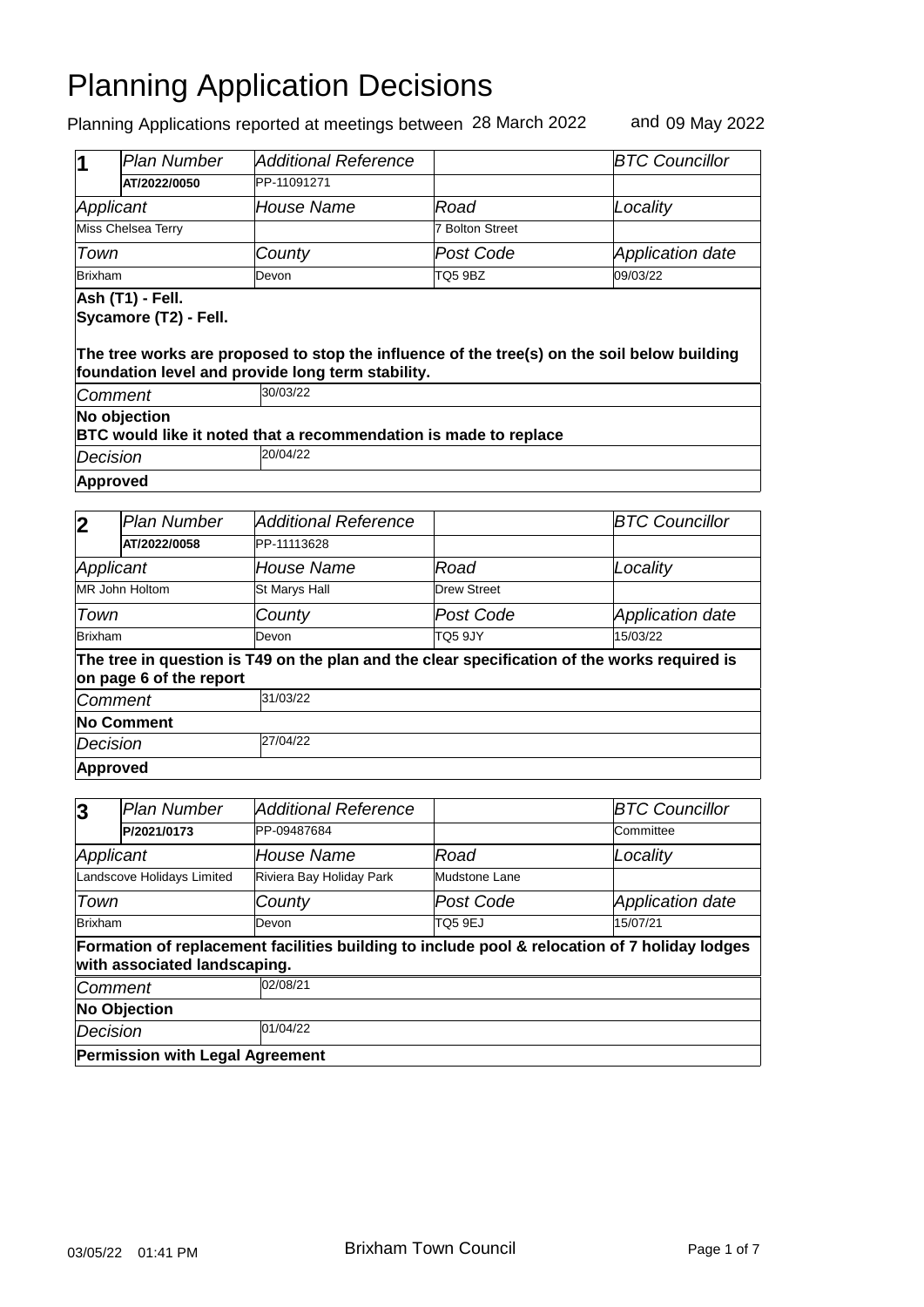| Z                                    | Plan Number        | Additional Reference                                                                      |                  | <b>BTC Councillor</b>   |  |
|--------------------------------------|--------------------|-------------------------------------------------------------------------------------------|------------------|-------------------------|--|
|                                      | P/2021/0526        | PP-09769824                                                                               |                  |                         |  |
| Applicant                            |                    | <i>House Name</i>                                                                         | Road             | Locality                |  |
|                                      | Mr Alin Ioan Todor |                                                                                           | 4 Edinburgh Road |                         |  |
| Town                                 |                    | County                                                                                    | Post Code        | <b>Application date</b> |  |
| <b>Brixham</b>                       |                    | Devon                                                                                     | TQ5 9PH          | 21/06/21                |  |
|                                      |                    | Cedral and stone effect cladding to exterior 2nd and 1st floors of property respectively. |                  |                         |  |
| Comment                              |                    | 13/10/21                                                                                  |                  |                         |  |
| <b>Object</b>                        |                    |                                                                                           |                  |                         |  |
| Out of keeping with the Street Scene |                    |                                                                                           |                  |                         |  |
| Decision                             |                    | 29/04/22                                                                                  |                  |                         |  |
|                                      | Refused            |                                                                                           |                  |                         |  |

| 5            | <b>Plan Number</b>  | Additional Reference                                                                                                                                             |                | <b>BTC Councillor</b>   |
|--------------|---------------------|------------------------------------------------------------------------------------------------------------------------------------------------------------------|----------------|-------------------------|
|              | P/2021/0682         | PP-09905367                                                                                                                                                      |                |                         |
|              | Applicant           | House Name                                                                                                                                                       | Road           | Locality                |
|              | Mr Martyn Milverton | Tall Order                                                                                                                                                       | 33 Overgang    |                         |
| Town         |                     | County                                                                                                                                                           | Post Code      | <b>Application date</b> |
| Brixham      |                     | Devon                                                                                                                                                            | <b>TO5 8AP</b> | 01/11/21                |
|              |                     | Paint exterior walls & windows. Replacement of the front door, patio door & cellar door.<br>Replacement & repair works to roof. Repair works to existing windows |                |                         |
|              | <b>Comment</b>      | 25/01/22                                                                                                                                                         |                |                         |
| No objection |                     |                                                                                                                                                                  |                |                         |
| Decision     |                     | 28/03/22                                                                                                                                                         |                |                         |
|              | Approved            |                                                                                                                                                                  |                |                         |

| 6                    | Plan Number                | <b>Additional Reference</b> |             | <b>BTC Councillor</b>   |
|----------------------|----------------------------|-----------------------------|-------------|-------------------------|
|                      | P/2021/0723                | PP-09937173                 |             |                         |
| Applicant            |                            | <b>House Name</b>           | Road        | Locality                |
| Miss L Duerden       |                            |                             | 12 Hillrise |                         |
| Town                 |                            | County                      | Post Code   | <b>Application date</b> |
| Brixham              |                            | Devon                       | TQ5 0PR     | 12/07/21                |
|                      | Two storey side extension. |                             |             |                         |
| <b>Comment</b>       |                            | 03/08/21                    |             |                         |
| No objection         |                            |                             |             |                         |
| 29/04/22<br>Decision |                            |                             |             |                         |
| <b>Refused</b>       |                            |                             |             |                         |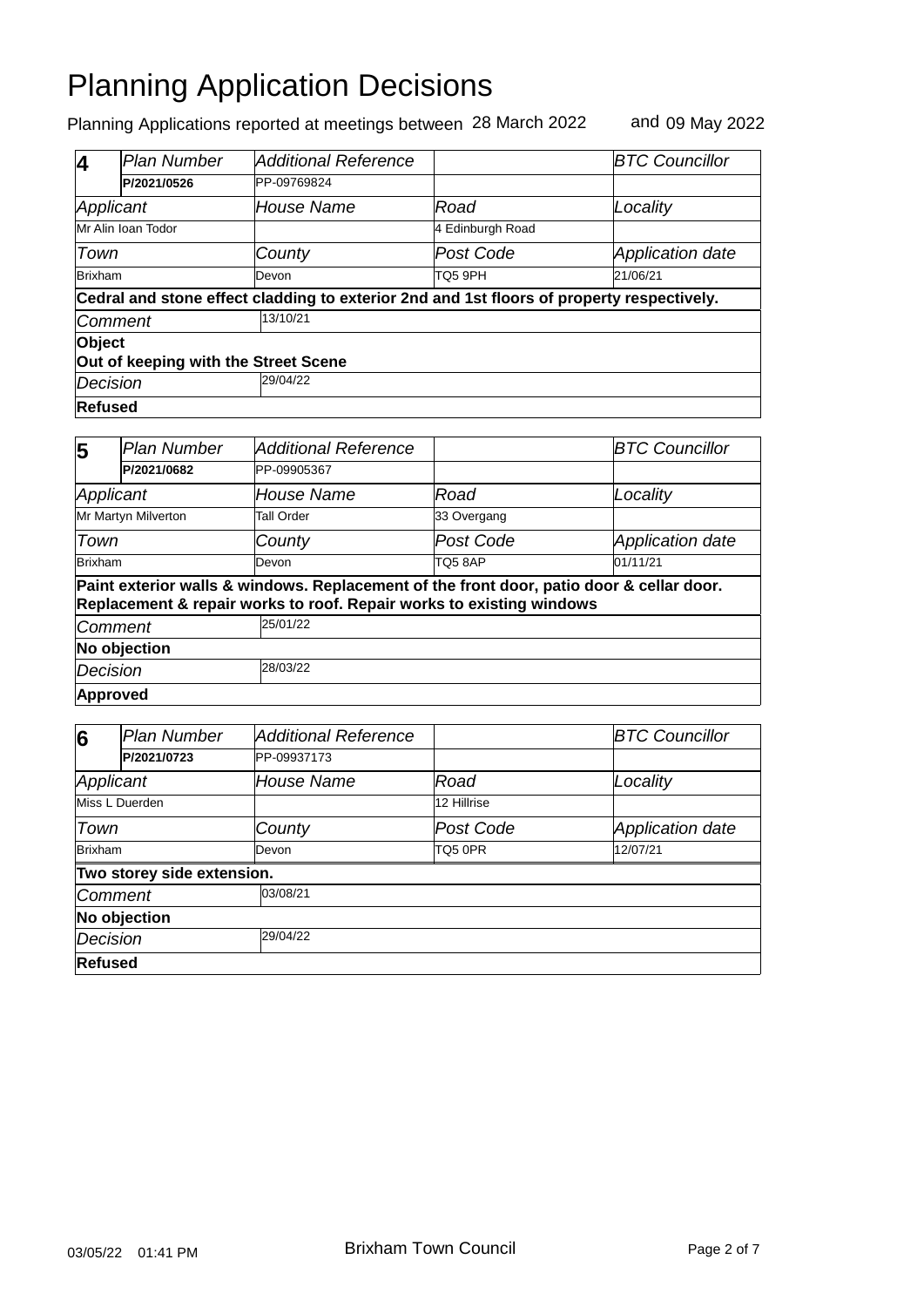Planning Applications reported at meetings between 28 March 2022 and 09 May 2022

|                      | <b>Plan Number</b> | <b>Additional Reference</b>                                               |                | <b>BTC Councillor</b>   |  |  |
|----------------------|--------------------|---------------------------------------------------------------------------|----------------|-------------------------|--|--|
|                      | P/2021/0791        | PP-09988985                                                               |                |                         |  |  |
| Applicant            |                    | House Name                                                                | Road           | Locality                |  |  |
| Mr P Easby           |                    | Ranscombe House                                                           | Ranscombe Road |                         |  |  |
| Town                 |                    | County                                                                    | Post Code      | <b>Application date</b> |  |  |
| Brixham              |                    | <b>Devon</b>                                                              | TQ5 9UP        | 17/08/21                |  |  |
|                      |                    | Formation of Summerhouse within garden & removal of existing garden shed. |                |                         |  |  |
| Comment              |                    | 31/08/21                                                                  |                |                         |  |  |
| No objection         |                    |                                                                           |                |                         |  |  |
| 30/03/22<br>Decision |                    |                                                                           |                |                         |  |  |
|                      | Approved           |                                                                           |                |                         |  |  |

| 8              | Plan Number                  | <b>Additional Reference</b>                                                                                                    |                  | <b>BTC Councillor</b>                                                                                                                                                                  |
|----------------|------------------------------|--------------------------------------------------------------------------------------------------------------------------------|------------------|----------------------------------------------------------------------------------------------------------------------------------------------------------------------------------------|
|                | P/2021/1111                  | PP-10260300                                                                                                                    |                  |                                                                                                                                                                                        |
|                | Applicant                    | House Name                                                                                                                     | Road             | Locality                                                                                                                                                                               |
|                | Mr Jeff Hoare                |                                                                                                                                | 25 Bolton Street |                                                                                                                                                                                        |
| Town           |                              | County                                                                                                                         | Post Code        | <b>Application date</b>                                                                                                                                                                |
| <b>Brixham</b> |                              | Devon                                                                                                                          | TQ5 9BZ          | 29/10/21                                                                                                                                                                               |
|                |                              | Change of use from three storey office space to three self-contained apartments.<br>(Resubmission of application P/2021/0583). |                  |                                                                                                                                                                                        |
|                |                              | 16/11/21                                                                                                                       |                  |                                                                                                                                                                                        |
|                | Comment                      |                                                                                                                                |                  |                                                                                                                                                                                        |
|                | <b>Objection</b>             | over the lack of parking in the town centre overloading the residential streets.                                               |                  | The proposed rooms appear extremely small and the totality of the development appears to<br>be excessive for the building and possibly overdevelopment of the location. Also, concerns |
| Decision       |                              | 13/04/22                                                                                                                       |                  |                                                                                                                                                                                        |
|                | <b>Application withdrawn</b> |                                                                                                                                |                  |                                                                                                                                                                                        |

| 9              | <b>Plan Number</b> | Additional Reference |                  | <b>BTC Councillor</b> |
|----------------|--------------------|----------------------|------------------|-----------------------|
|                | P/2021/1238        | PP-10379814          |                  |                       |
| Applicant      |                    | House Name           | Road             | Locality              |
|                | Mr Richard Haddon  | Land Off             | Northfields Lane |                       |
| Town           |                    | County               | Post Code        | Application date      |
| <b>Brixham</b> |                    | Devon                | TQ58RD           | 10/11/21              |

**Split land from holiday accommodation use, and construction of single storey dwelling with private gardens and on-site parking.**

*Comment* 10/01/22

**Reasons: Overdevelopment in an AONB and Conservation Area, loss of light to neighbouring chalets. It is against Torbay Local Plan and Brixham Peninsula Neighbourhood Plan policies which call for respecting the character and appearance of the surrounding area, preservation and enhancement of the landscape and a biodiversity or geodiversity character of the area.**

**Concerns have also been raised to the increase in vehicular access to the site and the loss of recreational area on the complex.**

*Decision* 08/04/22

**Refused**

**https://www.torbay.gov.uk/W2Planning/StreamDocPage/obj.pdf?DocNo=17029238&PageNo= 1&content=obj.pdf**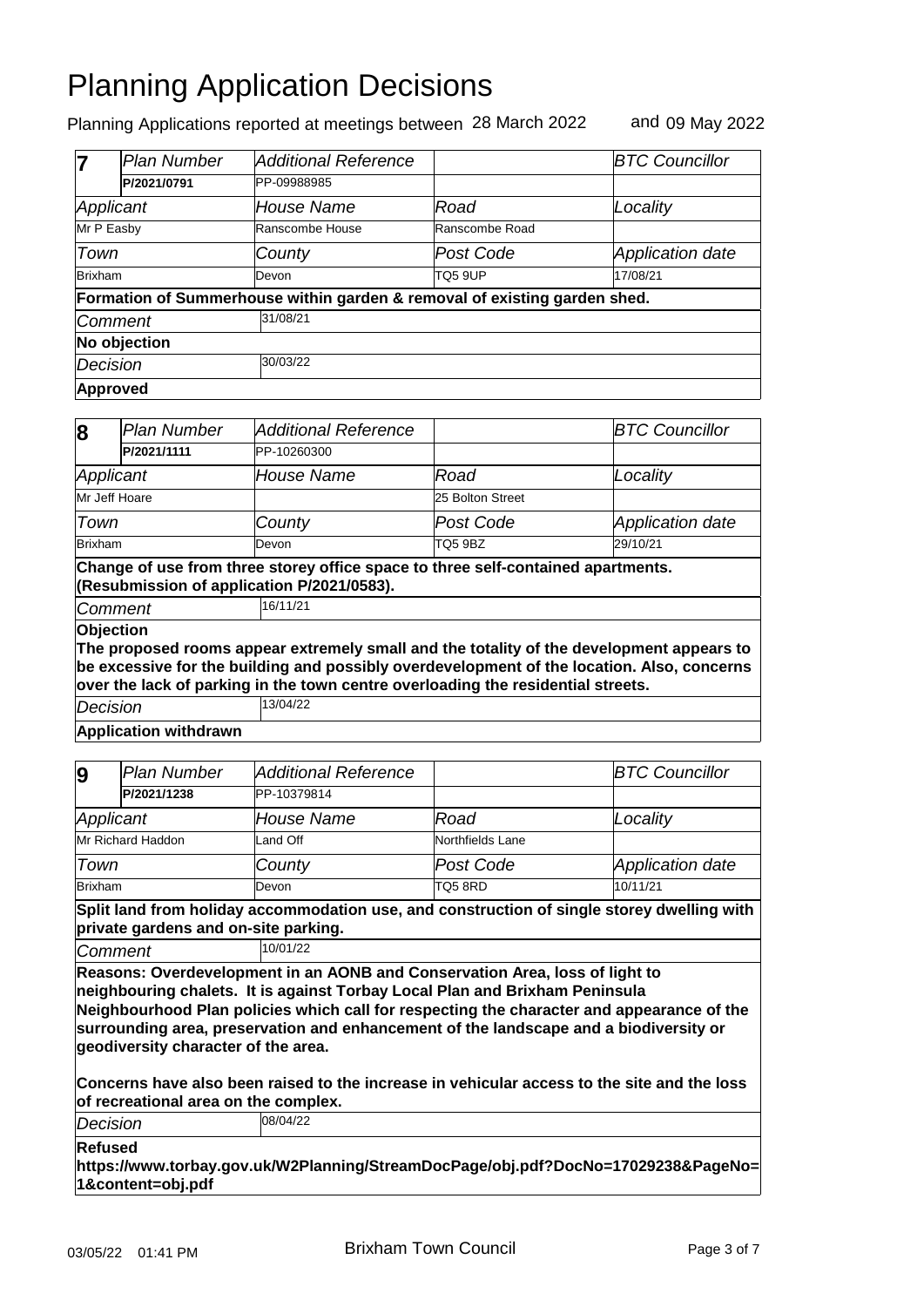| 10                  | Plan Number          | Additional Reference                                                                   |                  | <b>BTC Councillor</b> |  |
|---------------------|----------------------|----------------------------------------------------------------------------------------|------------------|-----------------------|--|
|                     | P/2021/1364          | PP-10480806                                                                            |                  |                       |  |
| Applicant           |                      | House Name                                                                             | Road             | Locality              |  |
|                     | Mr Paul Handley      | Skerrie Brae                                                                           | Monksbridge Road |                       |  |
| Town                |                      | County                                                                                 | Post Code        | Application date      |  |
| <b>Brixham</b>      |                      | Devon                                                                                  | TQ5 9NB          | 21/12/21              |  |
| property.           |                      | Formation of 2 storey rear extension and single storey extensions to both sides of the |                  |                       |  |
| <b>Comment</b>      |                      | 07/02/22                                                                               |                  |                       |  |
| <b>No Objection</b> |                      |                                                                                        |                  |                       |  |
|                     | 08/04/22<br>Decision |                                                                                        |                  |                       |  |
|                     | Approved             |                                                                                        |                  |                       |  |

| 11       | <b>Plan Number</b>      | <b>Additional Reference</b> |                                                                              | <b>BTC Councillor</b>   |
|----------|-------------------------|-----------------------------|------------------------------------------------------------------------------|-------------------------|
|          | P/2022/0037             |                             |                                                                              |                         |
|          | Applicant               | House Name                  | Road                                                                         | Locality                |
|          | Mr & Mrs Richard Walker |                             | 2 Carlile Road                                                               |                         |
| Town     |                         | County                      | Post Code                                                                    | <b>Application date</b> |
| Brixham  |                         | Devon                       | TO5 8PG                                                                      | 24/02/22                |
|          |                         |                             | Removal of existing conservatory. Formation of single storey side extension. |                         |
|          | <b>Comment</b>          | 09/03/22                    |                                                                              |                         |
|          | No objection            |                             |                                                                              |                         |
| Decision |                         | 21/04/22                    |                                                                              |                         |
|          | Approved                |                             |                                                                              |                         |

| 12              | Plan Number           | Additional Reference                                                                  |                     | <b>BTC Councillor</b>   |
|-----------------|-----------------------|---------------------------------------------------------------------------------------|---------------------|-------------------------|
|                 | P/2022/0052           | PP-10557292                                                                           |                     |                         |
|                 | Applicant             | House Name                                                                            | Road                | Locality                |
|                 | Mr and Mrs Ian Perkes | The Elders                                                                            | 103 Berry Head Road |                         |
| Town            |                       | County                                                                                | Post Code           | <b>Application date</b> |
| Brixham         |                       | Devon                                                                                 | TQ5 9AG             | 15/02/22                |
|                 |                       | Formation of roof extension to existing garage block to form ancillary accommodation. |                     |                         |
|                 | Comment               | 10/03/22                                                                              |                     |                         |
|                 | No objection          |                                                                                       |                     |                         |
| <b>Decision</b> |                       | 12/04/22                                                                              |                     |                         |
|                 | <b>Approved</b>       |                                                                                       |                     |                         |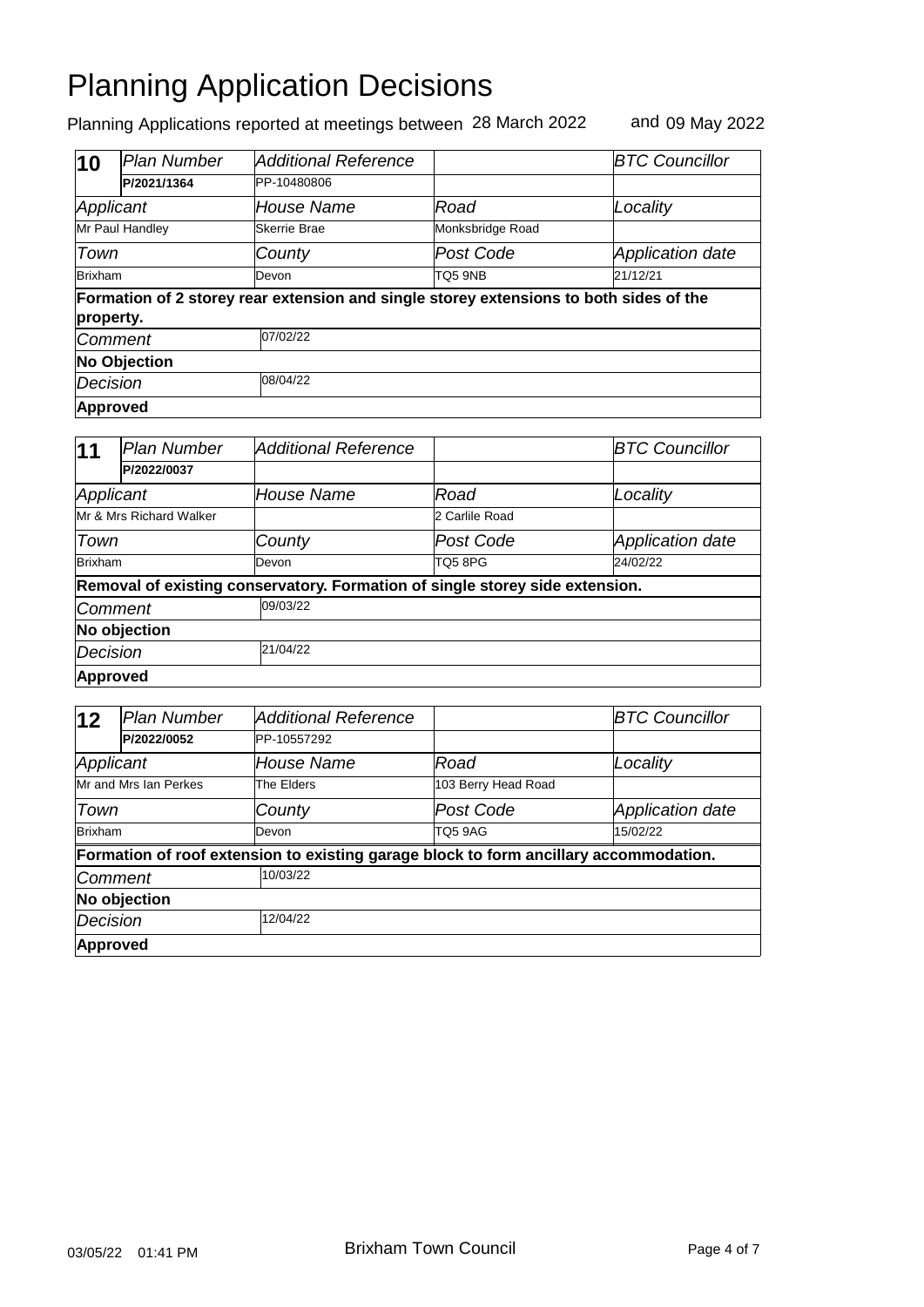| $\vert$ 13     | Plan Number                                                                                                                                                                                                                                                                                                                    | <b>Additional Reference</b> |               | <b>BTC Councillor</b>   |  |  |
|----------------|--------------------------------------------------------------------------------------------------------------------------------------------------------------------------------------------------------------------------------------------------------------------------------------------------------------------------------|-----------------------------|---------------|-------------------------|--|--|
|                | P/2022/0234                                                                                                                                                                                                                                                                                                                    | PP-11065353                 |               |                         |  |  |
|                | Applicant                                                                                                                                                                                                                                                                                                                      | House Name                  | Road          | Locality                |  |  |
| Mr Pritchard   |                                                                                                                                                                                                                                                                                                                                | <b>Elberry Cottage</b>      | Bascombe Road |                         |  |  |
| Town           |                                                                                                                                                                                                                                                                                                                                | County                      | Post Code     | <b>Application date</b> |  |  |
| <b>Brixham</b> |                                                                                                                                                                                                                                                                                                                                | Devon                       | TQ5 0JW       | 22/02/22                |  |  |
|                | Two storey side extension with single storey garage extension to West elevation. Extension<br>to porch. Single storey extension and raised terrace East elevation. Solid roof over sun<br>room. New engineered parking space provision near highway. Re-submission of previously<br>granted planning permission (P/2021/0058). |                             |               |                         |  |  |
|                | <b>Comment</b>                                                                                                                                                                                                                                                                                                                 | 04/04/22                    |               |                         |  |  |
|                | No objection.                                                                                                                                                                                                                                                                                                                  |                             |               |                         |  |  |
| Decision       |                                                                                                                                                                                                                                                                                                                                | 19/04/22                    |               |                         |  |  |
|                | Approved                                                                                                                                                                                                                                                                                                                       |                             |               |                         |  |  |

| 14             | Plan Number                                                                                                                                                                                                                                                                                                                                                                                                                                                                                                                                                                                                                                                                                                                                                          | <b>Additional Reference</b>                                                |                   | <b>BTC Councillor</b>   |  |  |  |
|----------------|----------------------------------------------------------------------------------------------------------------------------------------------------------------------------------------------------------------------------------------------------------------------------------------------------------------------------------------------------------------------------------------------------------------------------------------------------------------------------------------------------------------------------------------------------------------------------------------------------------------------------------------------------------------------------------------------------------------------------------------------------------------------|----------------------------------------------------------------------------|-------------------|-------------------------|--|--|--|
|                | P/2022/0253                                                                                                                                                                                                                                                                                                                                                                                                                                                                                                                                                                                                                                                                                                                                                          | PP-11075850                                                                |                   |                         |  |  |  |
|                | Applicant                                                                                                                                                                                                                                                                                                                                                                                                                                                                                                                                                                                                                                                                                                                                                            | House Name                                                                 | Road              | Locality                |  |  |  |
|                | Gabor Pazmanyi                                                                                                                                                                                                                                                                                                                                                                                                                                                                                                                                                                                                                                                                                                                                                       |                                                                            | 51 Ranscombe Road |                         |  |  |  |
| Town           |                                                                                                                                                                                                                                                                                                                                                                                                                                                                                                                                                                                                                                                                                                                                                                      | County                                                                     | Post Code         | <b>Application date</b> |  |  |  |
| <b>Brixham</b> |                                                                                                                                                                                                                                                                                                                                                                                                                                                                                                                                                                                                                                                                                                                                                                      | Devon                                                                      | <b>TQ5 9UW</b>    | 26/02/22                |  |  |  |
|                |                                                                                                                                                                                                                                                                                                                                                                                                                                                                                                                                                                                                                                                                                                                                                                      | Alterations to roof and installation of flue. Resubmission of P/2021/0524. |                   |                         |  |  |  |
|                | Comment                                                                                                                                                                                                                                                                                                                                                                                                                                                                                                                                                                                                                                                                                                                                                              | 30/03/22                                                                   |                   |                         |  |  |  |
|                | No objection                                                                                                                                                                                                                                                                                                                                                                                                                                                                                                                                                                                                                                                                                                                                                         |                                                                            |                   |                         |  |  |  |
| Decision       |                                                                                                                                                                                                                                                                                                                                                                                                                                                                                                                                                                                                                                                                                                                                                                      | 21/04/22                                                                   |                   |                         |  |  |  |
|                | <b>Refused</b><br>Having regard to the scale, siting and design of the proposed change to the<br>existing principal roof and existing dormers the development would result in<br>an adverse impact on the character and appearance of the host dwelling and<br>of the street scene and fails to sustain or enhance the character and<br>appearance of the Conservation Area. The proposal will also adversely<br>impact on the setting of nearby listed buildings. As such the proposed<br>development is contrary to Policies SS10, DE1, DE3 and DE5 of the Torbay<br>Local Plan (2012-2030), policy BE1 and BH6 of the Brixham Peninsula<br>Neighbourhood Plan and the National Planning Policy Framework, 2021, in<br>particular paragraphs 130, 197, 201 and 202 |                                                                            |                   |                         |  |  |  |

| 15                | Plan Number | <b>Additional Reference</b>                                                  |                  | <b>BTC Councillor</b>   |  |  |
|-------------------|-------------|------------------------------------------------------------------------------|------------------|-------------------------|--|--|
|                   | P/2022/0257 | PP-11078361                                                                  |                  |                         |  |  |
| Applicant         |             | House Name                                                                   | Road             | Locality                |  |  |
| Mr Daniel Pedrick |             |                                                                              | 7 Brookdale Park |                         |  |  |
| Town              |             | County                                                                       | Post Code        | <b>Application date</b> |  |  |
| Brixham           |             | Devon                                                                        | TQ5 9JL          | 17/03/22                |  |  |
|                   |             | Formation of single storey extension to rear of property and side extension. |                  |                         |  |  |
| Comment           |             | 21/04/22                                                                     |                  |                         |  |  |
| No objection      |             |                                                                              |                  |                         |  |  |
| <b>Decision</b>   |             | 26/04/22                                                                     |                  |                         |  |  |
| Approved          |             |                                                                              |                  |                         |  |  |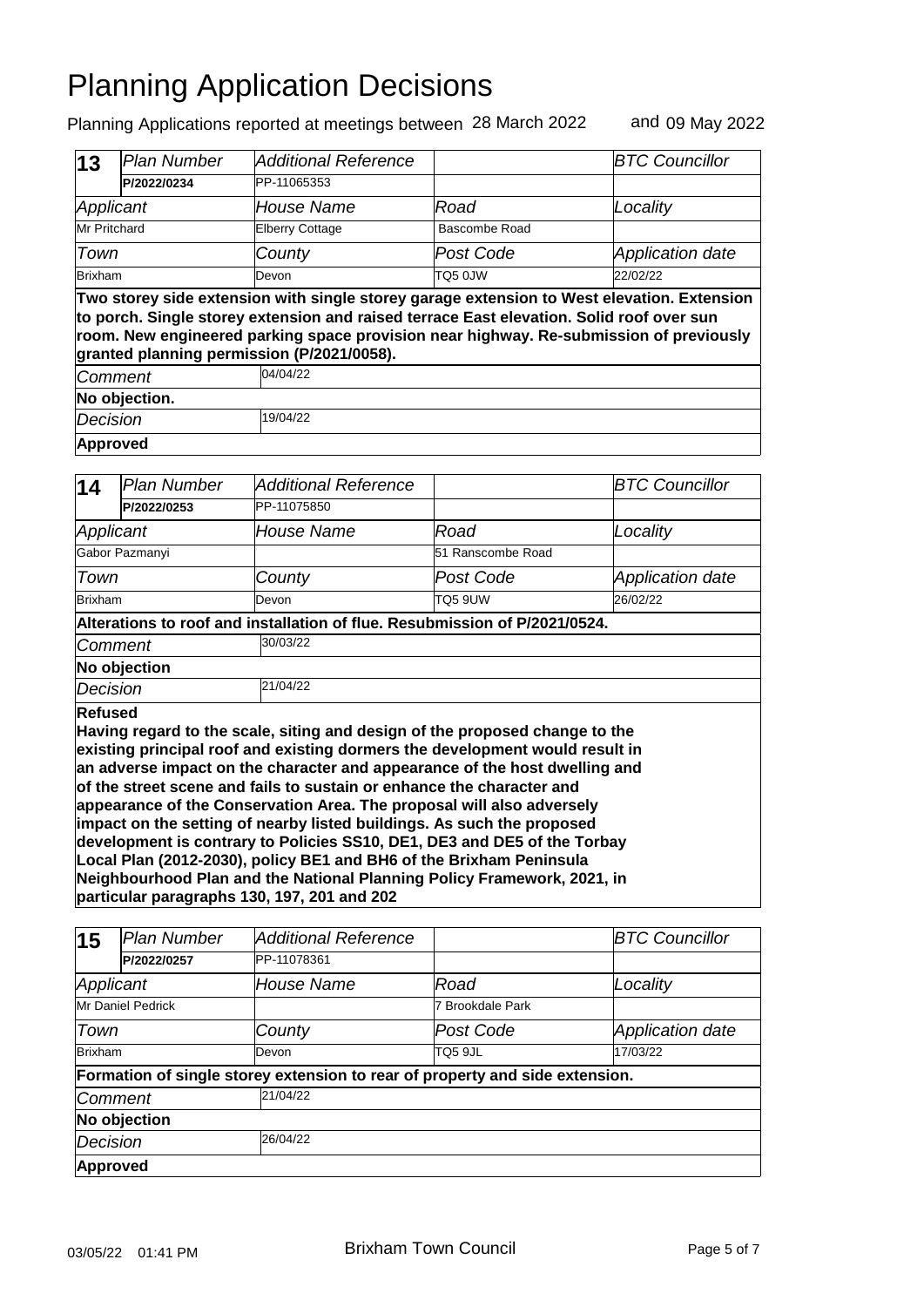| 16                | Plan Number  | <b>Additional Reference</b>                                                  |                  | <b>BTC Councillor</b>   |  |  |
|-------------------|--------------|------------------------------------------------------------------------------|------------------|-------------------------|--|--|
|                   | P/2022/0257  | PP-11078361                                                                  |                  |                         |  |  |
| Applicant         |              | House Name                                                                   | Road             | Locality                |  |  |
| Mr Daniel Pedrick |              |                                                                              | 7 Brookdale Park |                         |  |  |
| Town              |              | County                                                                       | Post Code        | <b>Application date</b> |  |  |
| Brixham           |              | Devon                                                                        | TQ5 9JL          | 17/03/22                |  |  |
|                   |              | Formation of single storey extension to rear of property and side extension. |                  |                         |  |  |
| <b>Comment</b>    |              | 30/03/22                                                                     |                  |                         |  |  |
|                   | No objection |                                                                              |                  |                         |  |  |
| Decision          |              | 26/04/22                                                                     |                  |                         |  |  |
| <b>Approved</b>   |              |                                                                              |                  |                         |  |  |

| 17                          | lPlan Number        | Additional Reference                                                             |                  | <b>BTC Councillor</b> |  |
|-----------------------------|---------------------|----------------------------------------------------------------------------------|------------------|-----------------------|--|
|                             | P/2022/0365         | PP-11116889                                                                      |                  |                       |  |
| Applicant                   |                     | <i>House Name</i>                                                                | Road             | Locality              |  |
| Mr And Mrs Andy And Shirley |                     |                                                                                  | 1 Fourview Close |                       |  |
| Town                        |                     | County                                                                           | Post Code        | Application date      |  |
| <b>Brixham</b>              |                     | Devon                                                                            | TQ5 9BR          | 16/03/22              |  |
|                             | fenestration.       | Non-Material Amendment to application P/2021/1004. Amendments sought: Changes to |                  |                       |  |
| <b>Comment</b>              |                     | 12/04/22                                                                         |                  |                       |  |
|                             | <b>No Objection</b> |                                                                                  |                  |                       |  |
| Decision                    |                     | 12/04/22                                                                         |                  |                       |  |
| Approved                    |                     |                                                                                  |                  |                       |  |

| 18                            | <b>Plan Number</b> | <b>Additional Reference</b>                 |                  | <b>BTC Councillor</b>   |
|-------------------------------|--------------------|---------------------------------------------|------------------|-------------------------|
|                               | P/2021/1004        | PP-10160731                                 |                  |                         |
| Applicant                     |                    | House Name                                  | Road             | Locality                |
| Mr and Mrs Andy and Shirley M |                    |                                             | 1 Fourview Close |                         |
| Town                          |                    | County                                      | Post Code        | <b>Application date</b> |
| Brixham                       |                    | Devon                                       | TQ5 9BR          | 01/09/21                |
|                               |                    | Single storey extension with balcony above. |                  |                         |
| <b>Comment</b>                |                    | 20/10/21                                    |                  |                         |
|                               | No objection       |                                             |                  |                         |
| Decision                      |                    | 12/04/22                                    |                  |                         |
| Approved                      |                    |                                             |                  |                         |

| 19                      | <b>Plan Number</b>           | <b>Additional Reference</b>               |                     | <b>BTC Councillor</b>   |  |
|-------------------------|------------------------------|-------------------------------------------|---------------------|-------------------------|--|
|                         | P/2022/0005                  |                                           |                     |                         |  |
| Applicant               |                              | House Name                                | Road                | Locality                |  |
| Mr M & Mrs L Cairncross |                              | Flat 6                                    | Prince William Quay |                         |  |
| Town                    |                              | County                                    | Post Code           | <b>Application date</b> |  |
| Brixham                 |                              | Devon                                     | TQ5 9BP             | 04/01/22                |  |
|                         |                              | Installation of roof light and 2 windows. |                     |                         |  |
| Comment                 |                              | 22/02/22                                  |                     |                         |  |
|                         | No objection                 |                                           |                     |                         |  |
| Decision                |                              | 31/03/22                                  |                     |                         |  |
|                         | <b>Application Withdrawn</b> |                                           |                     |                         |  |